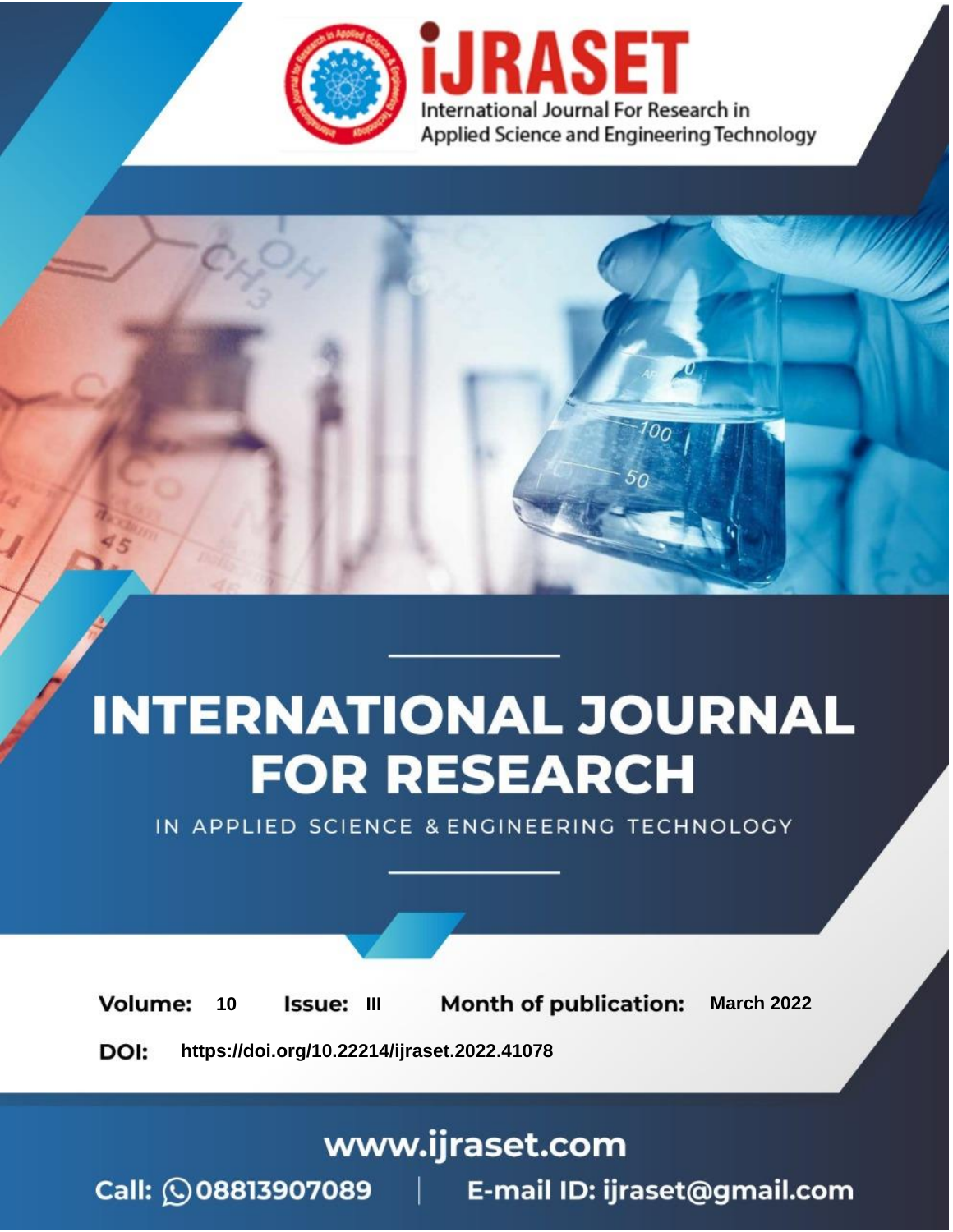

### **Digital Media and Women: Usage, Challenges and Outcome (A Study of Women in Jaipur)**

Nikita Batra

*Assistant Professor, Department of Journalism and Mass Communication, JECRC University, Jaipur*

*Abstract: The advent of Internet has taken the world in a swirl. Living in a digital age, we treat Internet as our lifesaver and rely on this technology for a broad array of things from paying our bills to finding a life partner, so on and so forth. Technology has made things easier but it has also created many threats for the society and it is constantly increasing. It is a need to be careful all the time while accessing Internet otherwise a person can easily become the victim. Each one of us our connected through technology that let people communicate with each other. The availability of mobiles, personal computers, laptops and ease of access to Internet made things easier but at the same time the risk of being the victim of crime in virtual world has also increased. The more usage also affecting the health of people and women have been seen more affected to it. Cybercriminals keep their eye on various digital media platforms including job and marriage website where women post their personal information. The revealing of such information has made women more a target of cyber crime. It has also been seen that women are less aware about the laws regarding cyber crime and most of the times they shy or have fear of reporting such type of crimes. Keywords: Digital, Digital Media, Social Media, Crime, Cyber Crime, Morphing, Cyberspace, Netizens, Cyber Bullying, Hacking.*

#### **I. INTRODUCTION**

The technology is advancing day by day and it is providing vary of options to perform over cyberspace in fraction of seconds. The computer does not understand the normal language so when we type certain command to be performed by the computer through our keyboard and then the information is converted into binary form, and Gottfried Leibniez traced this binary system in 1600s. He used this system for coding, computing and to research on his ideas for machines. Hence, this binary system is used today in the laptops, computers and smartphones turning the world into 'Digital World'.

Today, we live in a digital society in the sense that we are in an era where our lives, our relationships, our culture, and our sociality are digitized, digitalized, and affected throughout by digital processes. (*1*)

The information is flowing over this medium. People are using it for the routine work also whether to buy some grocery, booking tickets or paying bills etc. The easy availability of mobile smart phones has led people to spend most of their time on this space. Some people are so much addicted that they have turned into android robots where they start their day holding their phones from morning till late in night, they share each and every detail regarding what they have in breakfast, dinner or where they are travelling etc. Each of their minute detail is shared on this medium. The society is gradually turning into Digital Society.

The Digital World gives the feature of anonymity which is used by some cyber criminals to commit crime on this platform and it has been seen that most of the times cyber crimes are commit more on women then men. Due to lack of awareness, cybercrime victims, especially women, do not come out in open and register a complaint, and even if they do, they are not taken seriously. *(2)*



Number of internet users in India from 2015 to 2023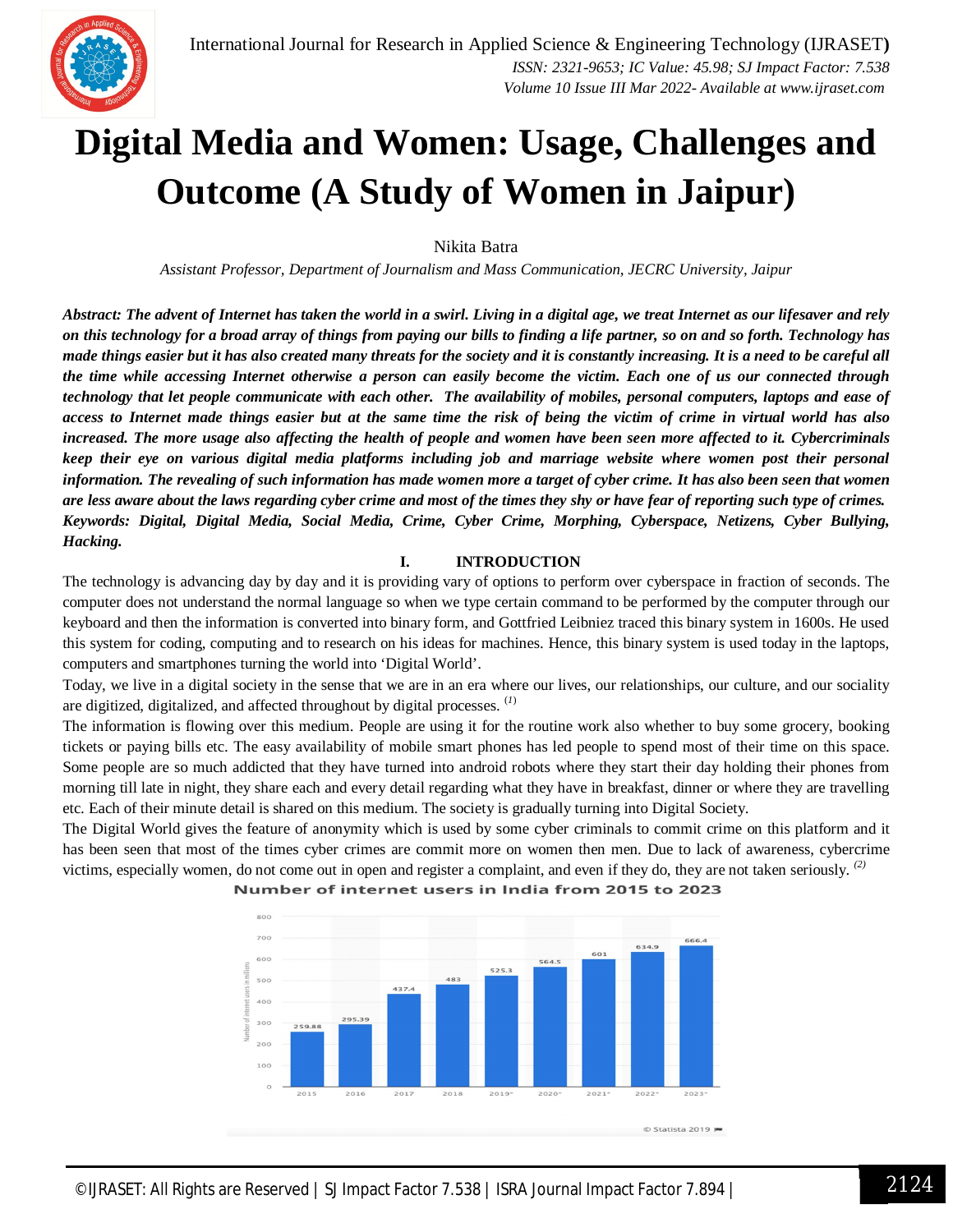

#### International Journal for Research in Applied Science & Engineering Technology (IJRASET**)**  *ISSN: 2321-9653; IC Value: 45.98; SJ Impact Factor: 7.538 Volume 10 Issue III Mar 2022- Available at www.ijraset.com*

The graph above clearly shows the statistics of several Internet users in India from 2015 to 2023. It is clearly showing that in 2018 there were 483 million users of the Internet and in 2019 the number has increased to 525.3 million and in 2023 it is expected to reach 666.4 million. India has become the second-largest online market worldwide because of the easy availability of mobile phones and companies offering cheap plans for the Internet thus the usage of the Internet are growing swiftly.

#### *A. Digital Media and its effect on Women*

We are living in a society where one side we treat women as Goddess and on the other side still there are families where women are not allowed to speak because if they will speak or put their opinion, it will be considered as disregard to the family and it will affect the so called 'HONOR' of the family. Hence, in this type of situation women feel the need to express their thoughts, opinions freely and they find Social Media as the best way to do it. Social Media would affect the genders in different ways, since they may use social media in fundamentally different ways, at least on average-some experts have suggested that girls make more comparisons between themselves and others, which is notoriously bad for mental health. *(3)*

It has also been seen that women are less aware of security and privacy measures which easily help the cyber criminals to target such women and commit cyber crime by morphing their pictures and using it in porn movies, cyber bullying them etc.

#### *B. Interconnectivity Between Digital Media and Cyber Crime*

There were the days when we write and erase if we don't like the content. But the advancement in technology has changed the present scenario. Netizens, are not aware of the fact that once the data is posted it cannot be deleted, it will remain online forever.

The usage of the Internet has increased over the years due to the easy availability of mobile phones/smartphones. Users can easily access the Internet from any part of the world. Hence, this convenience has led people to spend more time on Digital Media and excess usage of this medium led netizens more vulnerable to Cyber Crime. The risk of cybercrime is increasing day by day as most of the people access this medium from their mobile phones and in case their mobile phone gets stolen, any person can easily get the information of the user and can misuse with their private information. The Social Media networks sites are themselves not fully secured to protect their own data. As Facebook reported in the year 2015, 31 million accounts on its platform were fake. Other sites like LinkedIn and Twitter also admitted the presence of fake accounts on their networks (Arora and Mendhekar, 2017). <sup>(4)</sup>

It has been seen that people are aware of Digital Media but they are less aware of the cyber crimes associated with it. Netizens hold less knowledge about privacy and safety measures. Every sixth cybercrime in India is committed through Social Media (Ray and Ghoshal, 2016).  $(5)$ 

Hayes (2016), says that the attackers now have incredibly broad reach and can easily manipulate users and execute a variety of widespread cyber attacks and scams, including everything from social engineering to exploit distribution to counterfeit sales to brand impersonations, account takeovers, customer fraud, and much more. (6)

#### **II. REVIEW OF LITERATURE**

#### *A. Violence against Women in Cyber World: A Special Reference to India*

Singh (2015), opine in the paper that Information Technology has given the opportunity to freely express the views and share ideas. It has given the facility of anonymity and privacy which women can use it and can freely express their views without any fear but as it is said that everything as its negative sides too. Similarly, the cyber space has also its bad side it has created a great threat, which is known as Cyber Crime. Most of the cases happen are against women as they can easily be exploited because of fear of defamation, shyness, thinking about society etc. Women get unknown calls, messages, emails harassing them which results in some women committing suicide. The paper also gives the example of Celina Jaitley, a Bollywood actress, who had filed a complaint with Mumbai Police against two websites including a foreign one, which have allegedly morphed her pictures and upload them to promote lingerie products. To curb this problem one should adopt safety measures before surfing over the net by changing passwords from time to time, not revealing personal information on social networking sites, understanding of privacy settings, maintaining stable social relationship, antivirus should also be updated from time to time.  $\binom{7}{7}$ 

#### *B. Social Media: Usage and Impact*

Martin and Erickson (2013) in the book, 'Social Media: Usage and Impact', states that social media act as a powerful means of social relations in this 21st century which is continuing to emerge as a major force in global world. He opines that social media is a coordinating tool for nearly all of the world's political movements. The author also examines the current scenario of social media monitoring and engagement of corporations in social media like Twitter, Facebook, and YouTube.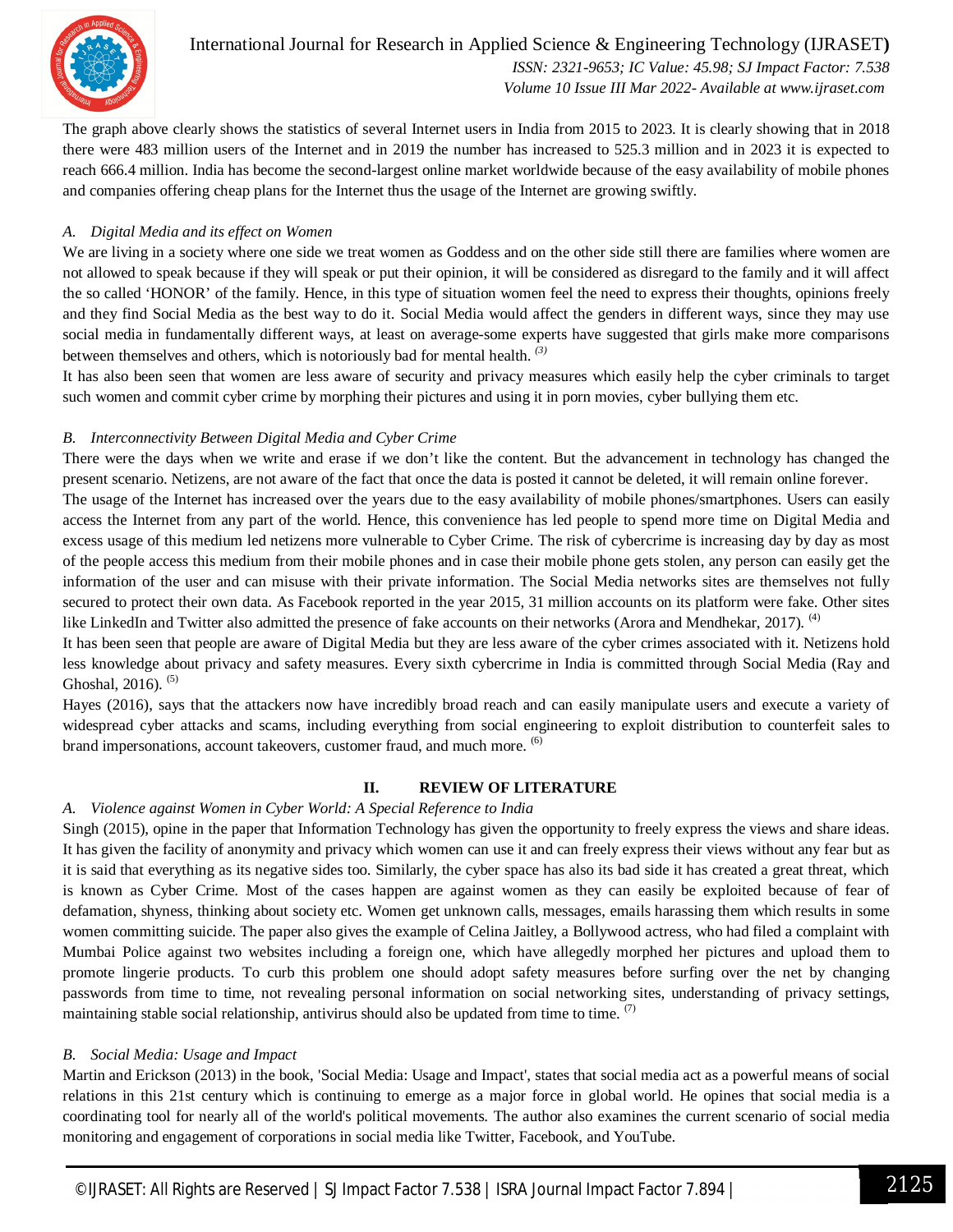

#### International Journal for Research in Applied Science & Engineering Technology (IJRASET**)**  *ISSN: 2321-9653; IC Value: 45.98; SJ Impact Factor: 7.538 Volume 10 Issue III Mar 2022- Available at www.ijraset.com*

Hence, this book is fruitful for my research study as it examines the key features of social media and their significance in contemporary higher education as it provides an opportunity for both the teachers and students to be in contact, they can share their resources with each other as well as if a student has a doubt they can chat on social media and can ask their doubts. These days many universities and colleges have maintained profiles on facebook or any other social networking sites through which it has become easier for the student and faculty to interact. The author in the book has made a comprehensive and inclusive overview of social media usage and its impact.  $(8)$ 

#### *C. Ethical Issues in Online Communication*

Thapar and Kapatia(2013), in this paper explains the "Cyber World" disadvantages . The paper focuses on the ethical issues faced by users including issues concerning

privacy, intellectual property rights, confidentiality, online identity etc. Researcher has also focus on the threats underpinning these issues and the possible ways to counter them. It states that Online Communication transcends the geographical and cultural boundaries to make this world a global village but there are always some ethical issues inherent in it, the paper has provided suggested procedures to avoid ethical violations. It also states that the user should control what is coming to the inbox and what gets deleted. The user should select the software that comes up with the updates, new techniques etc.

Hence, this paper is effectual for my research study, as it has provided a bird's eye view of the issues faced by online users and provided the suggested procedures to avoid those ethical violations.<sup>(9)</sup>

#### *D. A Study on Cyber Crime and Security Scenario in India*

Joshi and Singh (2013), states that the expanding reach of internet has made possible for the people to be in contact with each other across long distances. It has provided the facility for free flow of information without any restriction and geographical boundaries. Thus, some people to exploit the other individuals can use such freedom. Further, the paper describes that to combat such problem law has to make various amendments to keep the pace so that technology does not become the tool for exploitation or harassment. It also opines that in the real world if a crime occurs it can be trace through finger prints, marks, strains etc but in the virtual world or cyberspace it is difficult to trace the criminal and because of this anonymity feature it gives more motivation to the criminal to commit crime. To control this netizens should follow some steps such as not to send any photograph online that can be misuse by people, always use up to date antivirus software, never share the credit card details with anyone. The law should also be made flexible so that the needs of the society and technology advancement can easily adjust.  $(10)$ 

#### *E. Cyber Crime against Women*

Agarwal & Kasuhik (2014), in these paper states that Information Technology is increasing and as a result Cyber Crime is also increasing in all the directions and women are the soft targets for Cyber Criminals. Issues related to Cyber Crime such as Cyber Stalking, Harassment via Email, Cyber Defamation, Morphing etc has been discussed in this paper. It states that as it has become easy to circulate information over internet and especially women if they share personal information such as contact details etc as a result they become more prone to the Cyber Crime. It also states that we should not talk with people over the cyber space we don't know. Internet gives the facility of privacy and anonymity which are used by the criminals to interact with their targets and many a times it has been seen that they claim to be someone else and make their fake identity to easily convince and fool their target. It opines that Indian women netizens do not report for cyber crime as a result it gives chance to criminal to escape after the commission of cyber crime.  $(11)$ 

#### *A. Statement of the Problem*

#### **III. METHODOLOGY**

Humans have turned into android robots and dwell in a cyber world; the question of its side effects or misuse is indeed relevant. Women seem to forget that they are revealing their personal information to those who are not in their circle of friends, as Digital Media has become a part of daily life for many people because of the easy and convenient communication. Thus, the research will investigate the awareness among women regarding usage of Digital Media. The study will observe the linkage between Digital Media and Cyber Crime, how it affects the women and will also suggest the counter measures to minimize the effect of Cyber Crime. Hence, The research study is done with the help of primary data as well as secondary data. The sample of 100 respondents (women) from the city of Jaipur of various age groups- 19-25yrs, 26-35yrs and 36-50yrs have been taken. The data type is Quantitative in nature and it is non-probability (random sampling method) type of sample as the investigator has chosen the respondents of his own choice.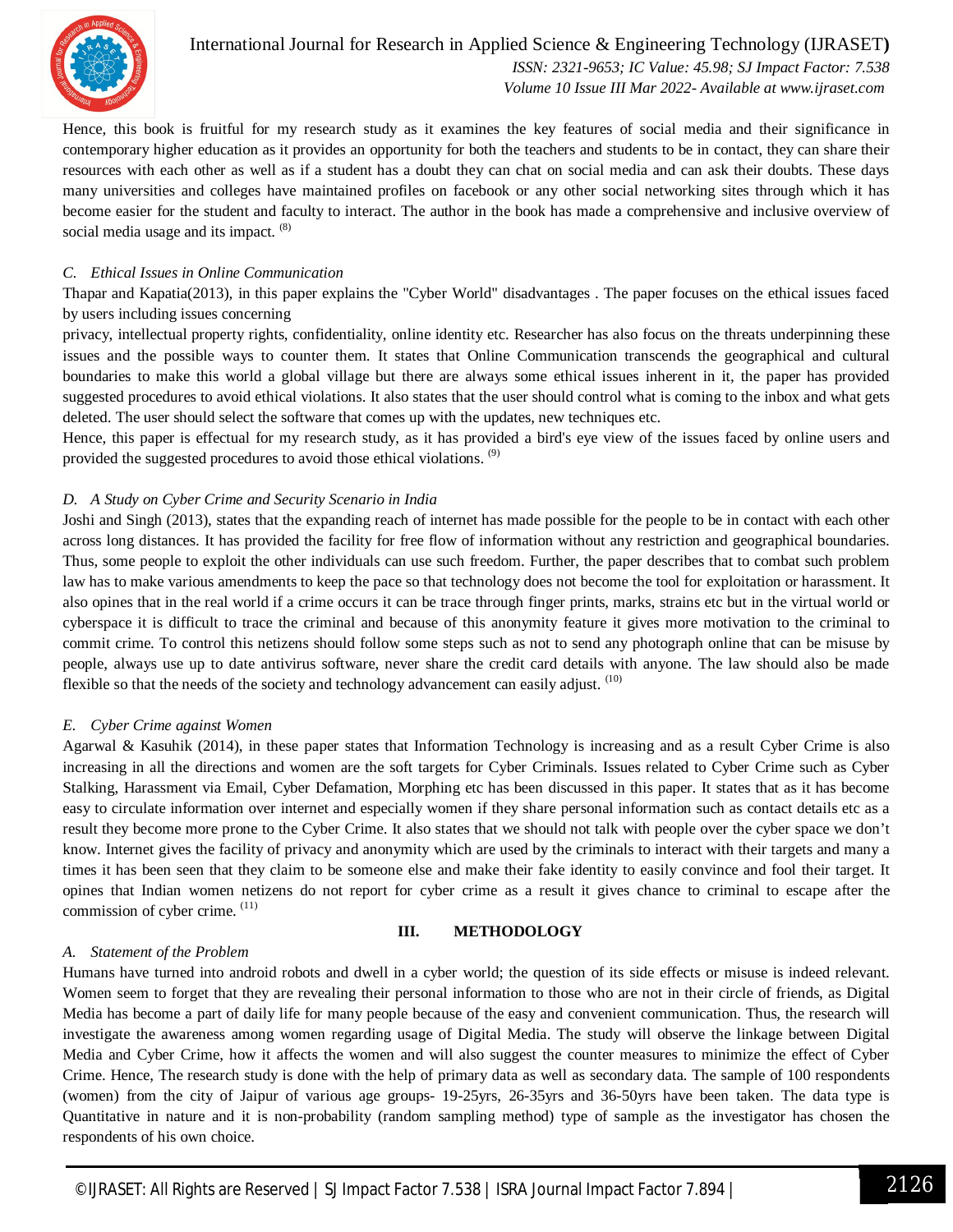

International Journal for Research in Applied Science & Engineering Technology (IJRASET**)**

 *ISSN: 2321-9653; IC Value: 45.98; SJ Impact Factor: 7.538 Volume 10 Issue III Mar 2022- Available at www.ijraset.com*

- *B. Objectives*
- *1)* To observe the access and usage of Social Networking Sites among women in Jaipur.
- *2)* To examine level of awareness regarding Cyber Crime among Women in Jaipur.
- *3)* To trace out the problems faced by Women users.
- *4)* To identify the impact of Social Networking websites on social life, academic performance, personality and other activities of women.
- *C. Hypothesis*
- *1)* Excess usage of Digital Media makes Netizens vulnerable to Cyber Crime.
- *2)* Cyber Crime is increasing day by day in Jaipur.
- *3)* Low level of awareness regarding uses and misuses of Internet among women.
- *4)* Women are more vulnerable to Cyber Crime.
- *D. Sample Selection*
- *1)* Total number of people 100
- *2)* 100 women
- *3)* 40respondents (19-25) yrs., 30 people (25 -35) yrs. 30 people (35-50) yrs.

#### *E. Tool & Technique*

Structured Questionnaire

#### **IV. CONCLUSION AND FINDINGS**

It has been seen that Digital Media in Indian society has shown a major change in social and personal behavior of women. The excess usage of Digital Media or Social Networking Sites results in various health problems such as depression, mood swings etc. People hide their identity on such platforms to exploit or defame women and play with their feelings. It is also traced out that excess usage of social media also lead to cyber crime. Digital Media has become an integral part of our society. People have been converted into android robots or digital-savvy. Everything is now digital just sitting at one place netizens can do anything whether to pay a bill, shop clothes, household things, etc. everything is possible in this big digital world. The growth in technology has led to many changes in our society and it has a significant effect on women in our society. Women most of the time publicize their personal information on cyberspace which is misused by cybercriminals and they use it for identity theft, cyber bullying, cyber blackmailing, etc. It has also been seen that their pictures are morphed and are used in porn sites. People hide their realities on this platform and play with the emotions and feelings of women. The world has turned into 'Global Village. Each of us is connected through a network. The invention of the World Wide Web, mobile phones, the Internet came with large benefits but at the same time it has adverse effects also which Cyber Crime majorly causes and this is mostly taking place against women. Cyber Criminals know very well that it is not easy to identify them and their location. So, they take advantage of such a feature of the Digital World. It has been traced out that women get calls and messages from unknown people which leads to their harassment, these cybercriminals for taking revenge post defamatory statements on social media platforms which portrays a bad image of them in society and result in it forces them to commit suicide. The major cause of exploitation of women is also that they have fear of filing a complaint against the cybercriminal due to family or society pressure and it has been observed that women are less aware of the laws, security and privacy measures which are the major cause for cyber victimization.

#### **REFERENCES**

- [1] Lindgren, S. (2017). Digital Media and Society. London: SAGE Publications Ltd.
- [2] Mehrotra, S. (2017, June 29). Social Media and women's safety in a digital world. Retrieved from https://telecom.economictimes.indiatimes.com/teletalk/social-media-and-women-s-safety-in-a-digital-world/2456
- [3] Walton, A. G. (2019, January 5). Social Media (Again) Shown To Be Worse For Girls' Mental Health Than Boys'. Retrieved from https://www.forbes.com/sites/alicegwalton/2019/01/05/social-media-again-shown-to-be-worse-for-girls-mental-health-than-boys/#343a56cf5057
- [4] Singh, J. (2015). Violence against women in cyber world: a special reference to India. International Journal of Advanced Research in Management and Social Sciences, 4(1), 60-76.
- [5] Martin, P., & Erickson, T. (2013). Social media: Usage and Impact. New Delhi: Global Vision Publishing House.
- [6] Thapar, S., & Kapatia, V. (2013). Ethical Issues in Online Communication. Communication Today ,61-73.
- [7] Joshi, Y., & Singh, A. (2013). A study on cyber crime and security scenario in India. International Journal of Engineering and Management Research, 3(3), 13-18.
- [8] Agarwal, N., & Kaushik, N. (2014). Cyber Crimes Against Women. Global Journal of Research in Management, 4(1), 37-49.